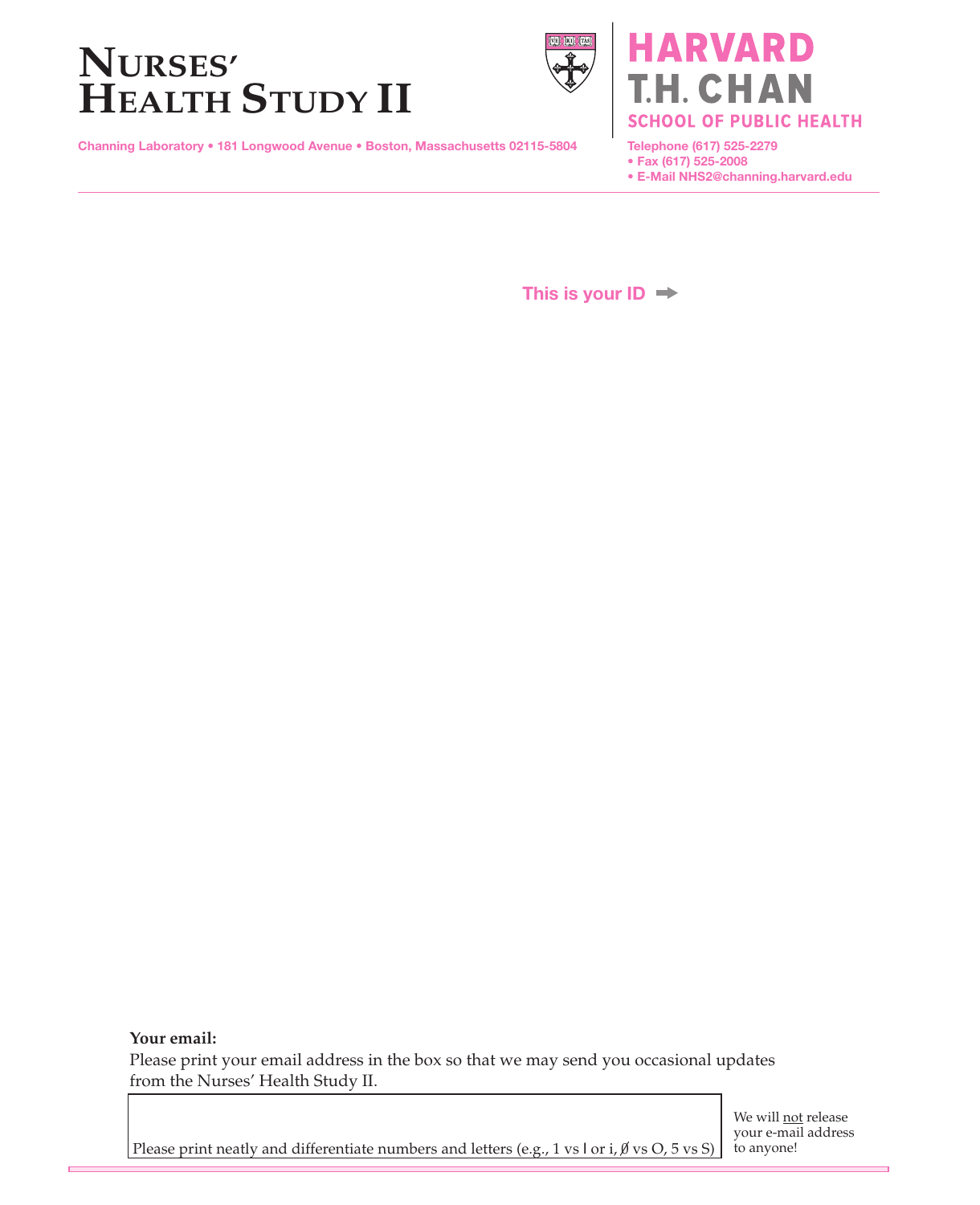## **HARVARD UNIVERSITY NURSES' HEALTH STUDY II**

## INSTRUCTIONS

### **INTERNET:**

Go to our website at www.NHS2.org and use your ID number (see front of this page) and your birth date to log in. Follow the instructions on the screen to complete the survey online.

### **PAPER FORM:**

Please use an ordinary No. 2 pencil to answer all questions. Fill in the appropriate response circles completely.



## Thank you for completing the Nurses' Health Study II Questionnaire.

| Federal research regulations require us to include the following information:<br>There are no direct benefits to you from participating in this study. |
|--------------------------------------------------------------------------------------------------------------------------------------------------------|
| The risk of breach of confidentiality associated with participation in this study is<br>very small.                                                    |
| Your choice to participate in this study is completely voluntary and you may decline                                                                   |
| or withdraw at any time without penalty.                                                                                                               |
| You may skip any question you do not wish to answer.                                                                                                   |
| You will not receive monetary compensation for participating.                                                                                          |
| If you have any questions regarding your rights as a research participant, you are                                                                     |
| encouraged to call a representative of the Human Subjects Committee at the Brigham<br>and Women's Hospital (617-424-4100).                             |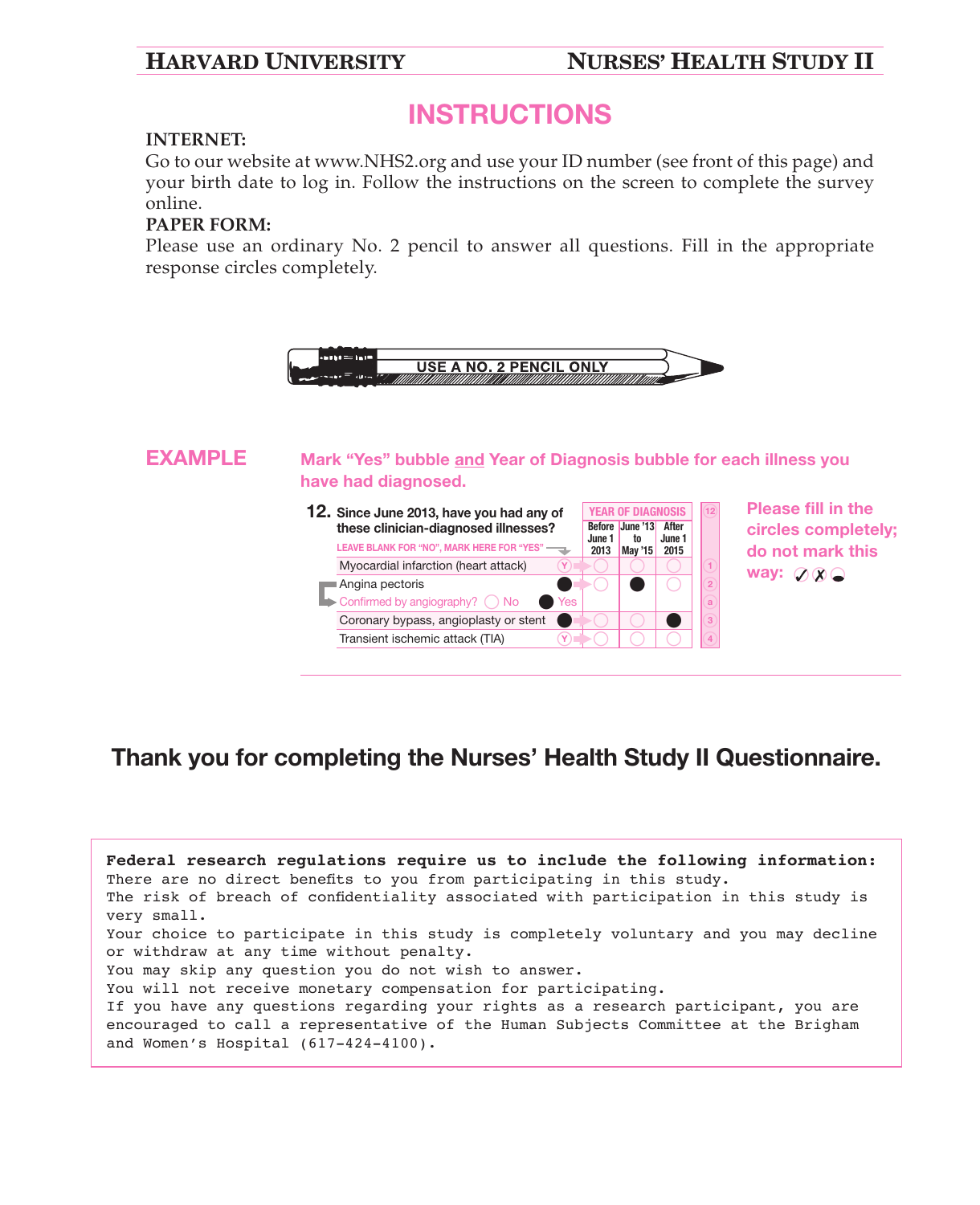| <b>PLEASE USE PENCIL</b>       |                                                                                                                                                |             |
|--------------------------------|------------------------------------------------------------------------------------------------------------------------------------------------|-------------|
| <b>CURRENT WEIGHT</b>          | 2. Do you currently smoke cigarettes?                                                                                                          |             |
| <b>POUNDS</b>                  | $\bigcap$ Yes $\longrightarrow$ How many/day?<br>$\bigcirc$ 5-14<br>$\bigcirc$ 15-24<br>$\bigcap$ 1-4<br>$25 - 34$<br>$\bigcirc$ 35–44<br>No.  | $45+$       |
|                                |                                                                                                                                                |             |
| $\left( 0\right)$<br>$\odot$   | $\left( 0\right)$<br>3. Have you had your uterus removed?                                                                                      |             |
| $\odot$<br>$\odot$             | No  ( ) Yes <b>Date of surgery:</b><br>$\bigcap$ Before June 1, 2013<br>After June 1, 2013<br>$\circ$                                          |             |
| $\circled{2}$<br>$\circled{2}$ | $\circled{2}$                                                                                                                                  |             |
| $\circled{3}$<br>$\circled{3}$ | $\circled{3}$<br>4. Have you ever had either of your ovaries surgically removed?                                                               |             |
| $\circled{4}$<br>$\circled{4}$ | $\bigcap$ None<br>$\left( 4\right)$<br>No $\bigcirc$ Yes $\implies$ a) How many ovaries do you have remaining?<br>One                          |             |
| $\circled{5}$<br>$\circled{5}$ | (5)                                                                                                                                            |             |
| $\circ$<br>(6)                 | (6)<br>5. Have your natural menstrual periods ceased PERMANENTLY?                                                                              |             |
| $\circled{7}$                  | $\circled{7}$<br>No: Premenopausal<br>b) For what reason did<br>AGE                                                                            |             |
| (8)                            | your periods cease?<br>○ Yes: No menstrual periods<br>(8)<br>a) AGE natural                                                                    |             |
| $\circ$                        | periods<br>◯ Yes: Had menopause but now have<br>(9)<br>ceased:                                                                                 |             |
|                                | periods induced by hormones<br><b>Endometrial ablation</b>                                                                                     |             |
|                                | ◯ Not sure (e.g., perimenopausal)<br>Radiation or Chemo.                                                                                       |             |
|                                |                                                                                                                                                |             |
|                                | 6. Are you currently using oral contraceptives for any reason?                                                                                 |             |
| $()$ No                        | () Yes                                                                                                                                         | $0)$ $(0)$  |
|                                |                                                                                                                                                | 1) (1)      |
|                                | 7. Since June 2013, have you used prescription female hormones? (Not including oral contraceptives.)                                           | 2)(2)       |
|                                | $Yes$ a) How many months did you use hormones since June 2013?                                                                                 | 3)(3)       |
| <b>No</b>                      | $\bigcirc$ 31-35<br>$\bigcap$ 1–4 months $\bigcap$ 5–9 $\bigcap$ 10–14<br>$() 15 - 19$<br>$() 20 - 25$<br>$26 - 30$<br>$\binom{36+}{2}$ months | 4)(4)       |
|                                | $\bigcap$ No<br>If No, skip to Part d<br>◯ Yes<br>b) Are you currently using them (within the last month)?                                     | 5)(5)       |
|                                | c) Mark the type(s) of hormones you are CURRENTLY using:                                                                                       | 6)(6)       |
|                                | <b>Combined:</b> $\bigcap$ Prempro<br>$\bigcap$ Combipatch<br>() Premphase<br>○ FemHRT                                                         |             |
|                                | Estrogen: O Oral Premarin or conjugated estrogen O Patch Estrogen<br>◯ Vaginal Estrogen ( Estrace                                              |             |
|                                | ◯ Estrogen gels, creams, or sprays on skin ◯ Estratest<br>O Other Estrogen (specify in box below)                                              |             |
|                                | Progesterone/Progestin: O Provera/Cycrin/MPA O Vaginal O Micronized (e.g., Prometrium)<br>$(0)$ $(0)$ $(0)$                                    |             |
|                                | ◯ Other progesterone (specify type)<br>1) (1) (1)                                                                                              |             |
|                                | <b>Other hormones</b><br><b>Bioidentical estrogen</b><br>Testosterone<br>2)                                                                    | $\boxed{2}$ |
|                                | <i><b>CURRENTLY used:</b></i><br><b>Bioidentical progesterone</b><br>◯ Other (specify in box)<br>3)                                            | 3)(3)       |
|                                | d) If you used oral conjugated estrogen (e.g., Premarin) since June 2013, what dose did you usually take?<br>4)                                | 4           |
|                                | $\bigcap$ .30 mg/day or less<br>$\bigcirc$ .625 mg/day<br>$\bigcirc$ .9 mg/day<br>$\bigcirc$ .45 mg/day<br>5)                                  | 5)(5)       |
|                                | ◯ 1.25 mg/day or higher<br>$\bigcap$ Unsure<br>◯ Did not take oral conjugated estrogen<br>(6)(6)(6)                                            |             |
|                                | 7)(7)(7)                                                                                                                                       |             |
|                                | 8(8)<br>8. In the past two years, have you had two weeks or longer when                                                                        |             |
|                                | nearly every day you felt sad, blue or depressed for most of the day?<br>9) (9) (9)                                                            |             |
| $()$ No                        | ( ) Yes                                                                                                                                        |             |
|                                |                                                                                                                                                |             |
|                                | 9. In the past two years, have you had gastrointestinal bleeding that required hospitalization or a transfusion?                               |             |
| $\bigcap$ No $\bigcap$ Yes     |                                                                                                                                                |             |
|                                | 10. In the past two years, have you been diagnosed with an episode of:                                                                         |             |
|                                | a) Diverticulitis (NOT diverticulosis) that required antibiotics and/or hospitalization?                                                       |             |
|                                | $\bigcap$ No $\bigcap$ Yes $\implies$ If Yes, did you require surgery for diverticulitis? $\bigcap$ No<br>( ) Yes                              |             |
|                                | b) Diverticular bleeding that required blood transfusion and/or hospitalization?                                                               |             |
|                                | $\bigcap$ No $\bigcap$ Yes                                                                                                                     |             |
|                                | c) Diverticulosis of the colon WITHOUT diverticulitis or diverticular bleeding?                                                                |             |
|                                | $\bigcap$ No $\bigcap$ Yes                                                                                                                     |             |
|                                |                                                                                                                                                |             |
|                                | <b>11.</b> Has a clinician <u>ever</u> diagnosed you with any of the following conditions?                                                     |             |
|                                | Celiac disease                                                                                                                                 |             |
|                                | ◯ Fatty liver disease and/or cirrhosis                                                                                                         |             |
| Glaucoma                       |                                                                                                                                                |             |
|                                |                                                                                                                                                |             |
| Sarcoidosis                    |                                                                                                                                                |             |
| ◯ None of these                |                                                                                                                                                |             |
|                                |                                                                                                                                                |             |
|                                |                                                                                                                                                |             |
|                                | Please continue on the back of this page.                                                                                                      |             |

the cont